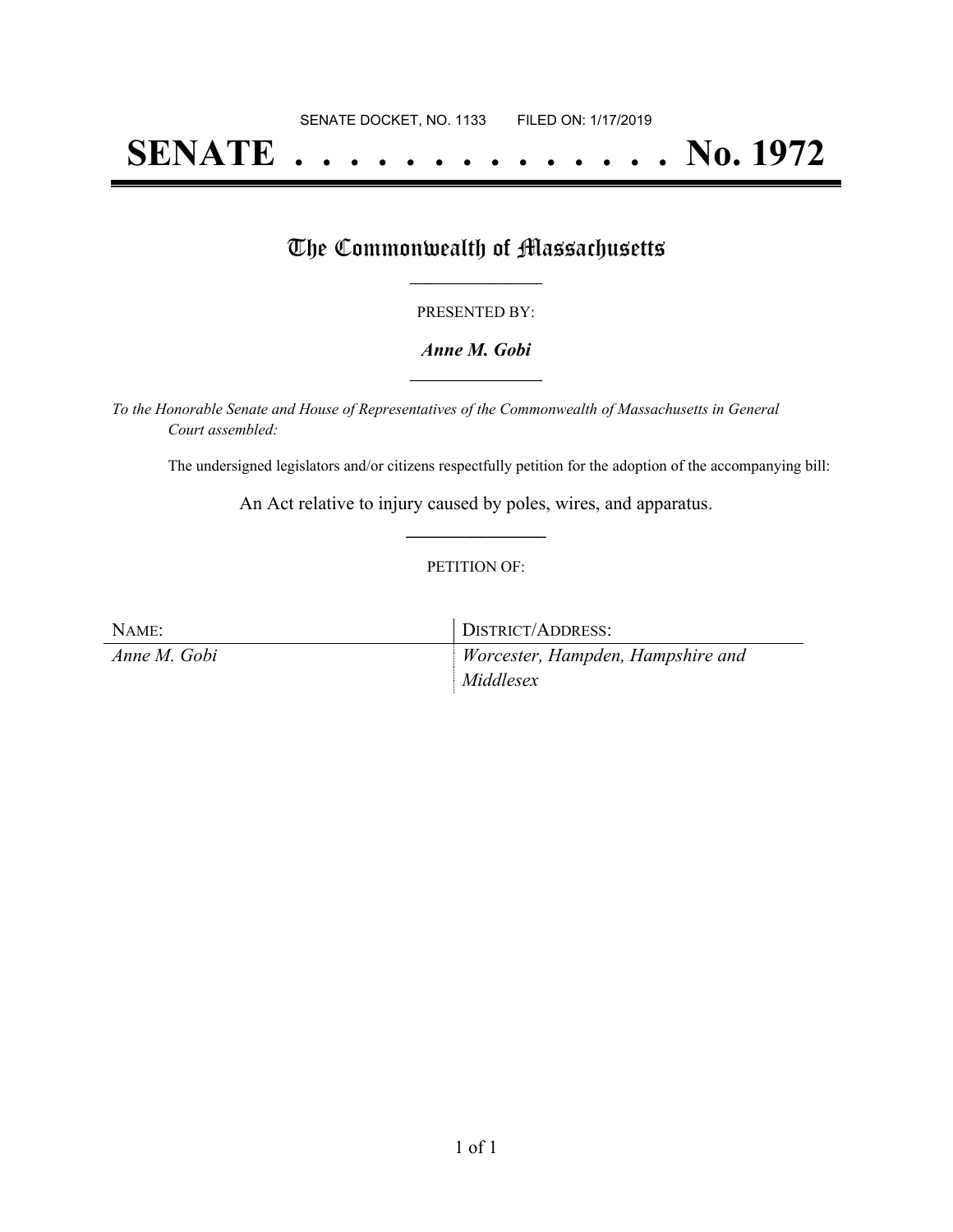#### SENATE DOCKET, NO. 1133 FILED ON: 1/17/2019

## **SENATE . . . . . . . . . . . . . . No. 1972**

By Ms. Gobi, a petition (accompanied by bill, Senate, No. 1972) of Anne M. Gobi for legislation relative to injury caused by poles, wires, cables and apparatus. Telecommunications, Utilities and Energy.

#### [SIMILAR MATTER FILED IN PREVIOUS SESSION SEE SENATE, NO. *1830* OF 2017-2018.]

### The Commonwealth of Massachusetts

**In the One Hundred and Ninety-First General Court (2019-2020) \_\_\_\_\_\_\_\_\_\_\_\_\_\_\_**

**\_\_\_\_\_\_\_\_\_\_\_\_\_\_\_**

An Act relative to injury caused by poles, wires, and apparatus.

Be it enacted by the Senate and House of Representatives in General Court assembled, and by the authority *of the same, as follows:*

1 SECTION 1. Section 42 of Chapter 166 of the General Laws, as appearing in the 2016

2 Official Edition, is hereby amended by inserting at the end thereof the following new

3 paragraphs:-

 Upon the request of a public safety official of a city or town which has established a municipal lighting plant, a municipal lighting plant and its employees and contractors may remove, move or relocate any wire, cable, apparatus or pole belonging to any person or entity. Such municipal lighting plant and its employees and contractors shall not be liable in damages to any person injured in his person or property (including without limitation, the owner of the wire, cable, apparatus or pole) arising from or related to the removal, moving or relocation of said 10 pole, wire, cable or other apparatus.